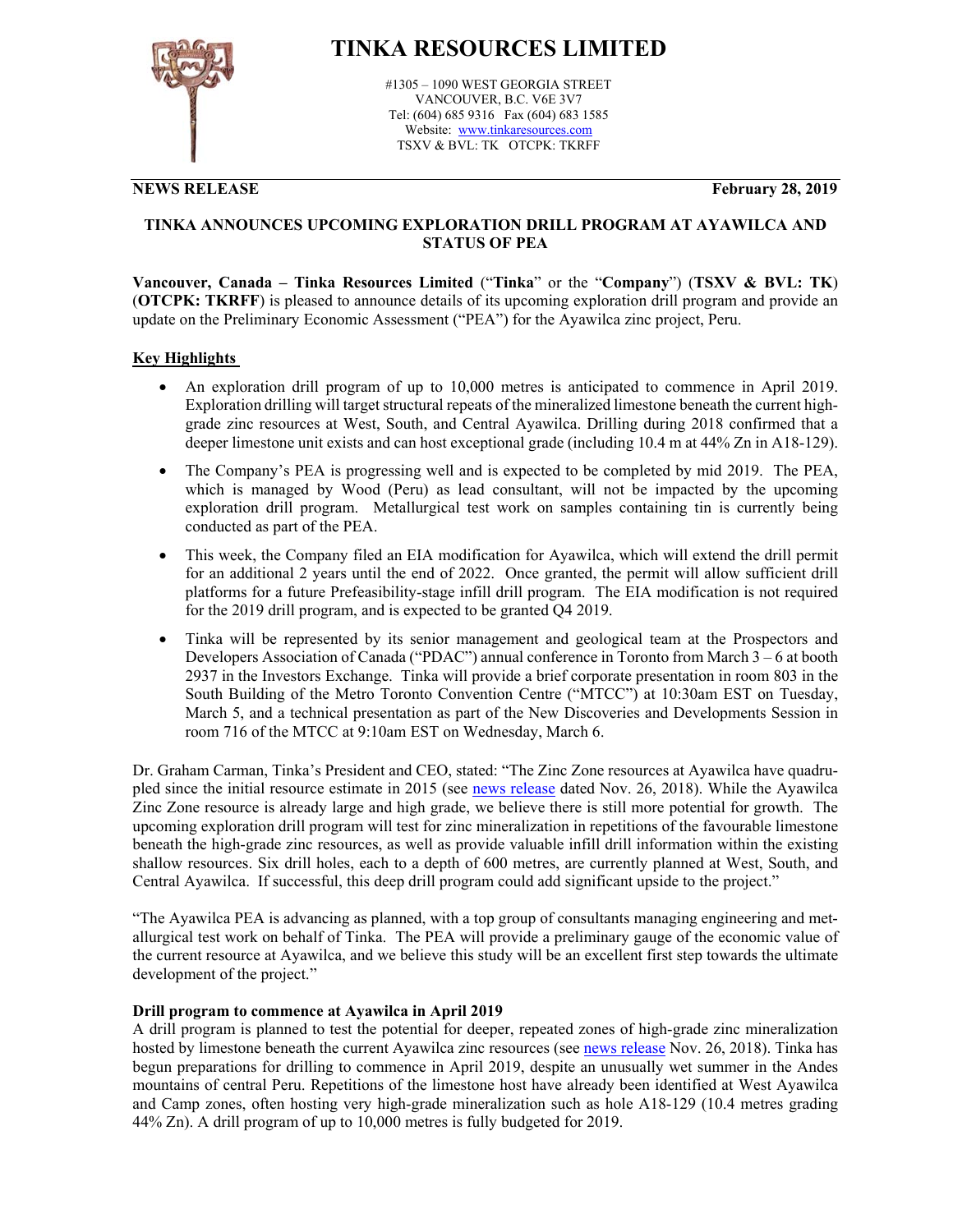At least six holes, each to an average depth of approximately 600 metres, are planned to test for deep limestonehosted zinc mineralization beneath the current resources at West, South, and Central Ayawilca (see targets highlighted in Figures 1 and 2). The drill program is not expected to have any impact on the timing of the PEA, which will be based on the mineral resources as at November 26, 2018.

In 2018, two deep holes drilled at South Ayawilca improved our geological understanding in an important way. Hole A18-152, drilled to a depth of 509 metres, intersected over 100 metres of limestone in a repeated unit beneath more than 100 metres of overlying phyllite (see cross-section, Figure 1). Although no significant zinc mineralization was found in this hole, the Company believes that this limestone has the potential to be mineralized elsewhere at South Ayawilca, as it is at West Ayawilca (e.g. in hole A18-129). Hole A18-133, drilled to a depth of 655 metres, did not intersect a repeated limestone but did intersect significant mineralization within a shear zone hosted by phyllite (0.3 m grading  $28\%$  Zn & 405 g/t Ag from 506.2 m depth), now interpreted to be the structural position of the repeated limestone in A18-152. This hole is not included in the current resource.

#### **PEA update**

As announced by the Company on November 28, 2018, the PEA on the Ayawilca project is well underway. Wood (formerly Amec Foster Wheeler) of Lima, Peru, is engaged as lead consultant. Mr Ken Engquist, an experienced engineer with very relevant recent experience for Tinka (including at Arizona Mining's Hermosa project) has been retained to manage the PEA on behalf of the owner's team. Engineering studies are advancing as planned. Metallurgical work is also underway on the tin mineralization, together with more detailed variability tests on the zinc mineralization. The PEA is expected to be completed by mid-year 2019.

#### **PDAC Convention, Toronto, March 3-6, 2019**

Tinka will be participating in the upcoming PDAC annual conference in Toronto, Canada. PDAC is the leading convention for people, companies and organizations in or connected with mineral exploration with over 1,000 exhibitors, 3,500 investors and 25,600 attendees from 135 countries expected to attend. We invite investors to come and meet Tinka's team at PDAC, including its CEO, VP Exploration, and other members of its geological and investor relations teams. The Company's booth in the Investors Exchange is 2937.

Tinka's CEO will provide a brief corporate presentation in room 803 in the South Building of the Metro Toronto Convention Centre ("MTCC") at 10:30am EST on Tuesday, March 5, as part of the Zinc Session. In addition, Alvaro Fernandez-Baca, Tinka's VP Exploration, will deliver a technical presentation as part of the New Discoveries and Developments Session in room 716 of the MTCC at 9:10am on Wednesday, March 6.



**Figure 1. Cross section of Ayawilca (viewing west) highlighting untested areas for drill testing in 2019**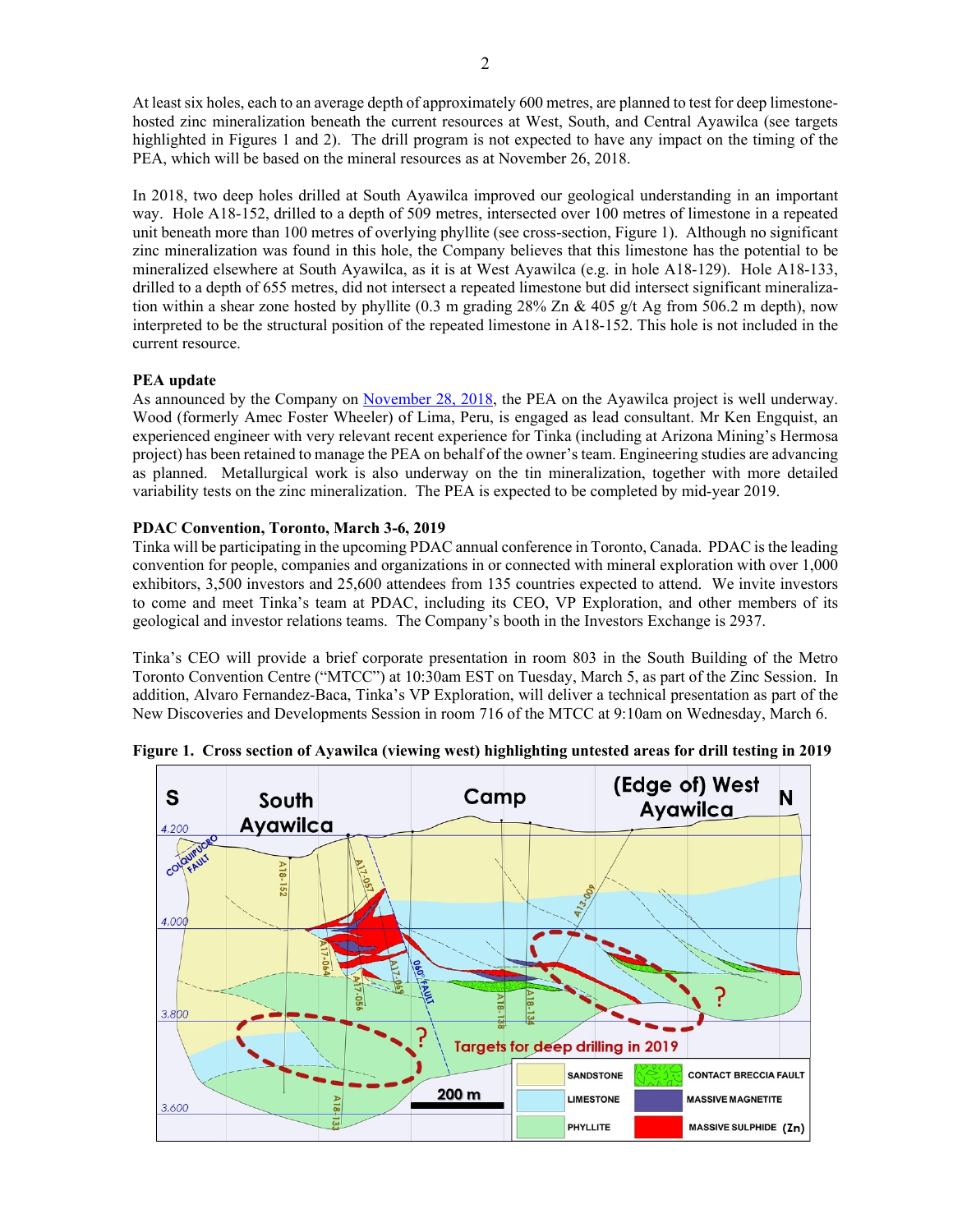

**Figure 2. Map of the Ayawilca project showing all drill holes to date** 

The Qualified Person, Dr. Graham Carman, Tinka's President and CEO, and a Fellow of the Australasian Institute of Mining and Metallurgy, has reviewed and verified the technical contents of this release.

#### **About Tinka Resources Limited**



Tinka is an exploration and development company with its flagship property being the 100%-owned Ayawilca carbonate replacement deposit (CRD) in the zinc-lead-silver belt of central Peru, 200 kilometres northeast of Lima. The Ayawilca Zinc Zone contains 11.7 Mt of Indicated Resources grading 6.9% zinc, 0.2% lead, 15 g/t silver and 84 g/t indium and 45.0 Mt Inferred Resources grading 5.6% zinc, 0.2% lead, 17 g/t silver and 67 g/t indium. The Ayawilca Tin Zone contains an Inferred Mineral Resource of 14.5 Mt at 0.63% tin, 0.21% copper & 18 g/t silver (November 26, 2018 release). A maiden PEA is underway, with results anticipated in the first half of 2019.

On behalf of the Board,

## "*Graham Carman*"

Dr. Graham Carman, President & CEO

**Investor Information:**  www.tinkaresources.com Rob Bruggeman 1.416.884.3556 rbruggeman@tinkaresources.com **Company Contact:** Mariana Bermudez, 1.604.699.0202 info@tinkaresources.com